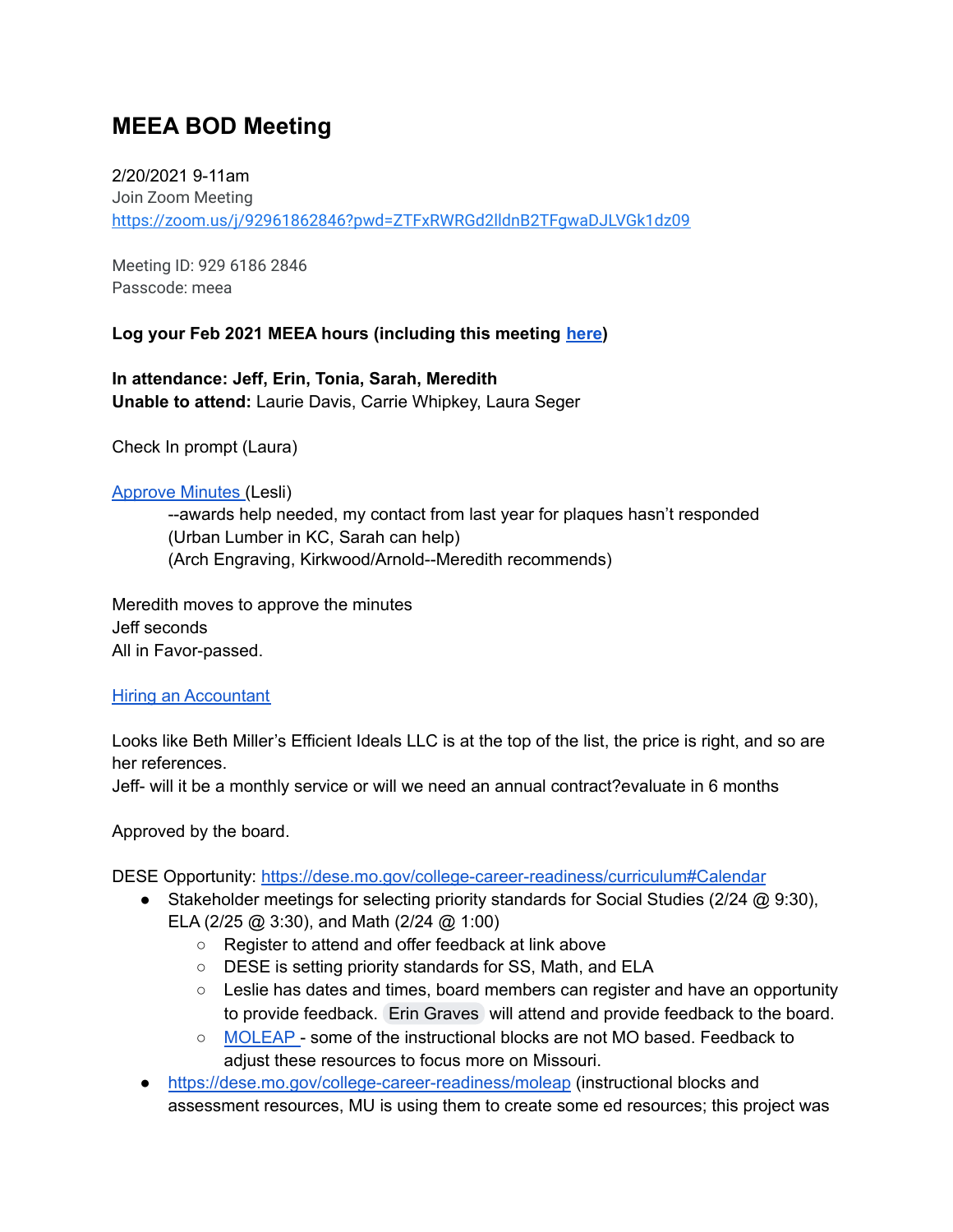featured at the MEEA conference in 2019!

[https://scienceandliteracy.missouri.edu/resources-materials/flight-of-the-bumblebee/\)](https://scienceandliteracy.missouri.edu/resources-materials/flight-of-the-bumblebee/))

- I wonder if MEEA members might want to develop something like folks at MU did, will discuss at a meeting with Kristen McKinney in March if desired
- Flight of the Bumblebee is a great resource.
- Erin [Graves](mailto:egraves@dunklin.k12.mo.us) and Jeff [Birchler](mailto:jeff@watershedcommittee.org) are interested in meeting with Kristen.
- Leslie will forward information to Erin, Jeff and Tonia (thank you!!)
- Secret Lives of Stuff

Committee Updates

- Website- Sarah and Lesli reported
	- Alaina and Liz developing a resource database; pulling info from NAAEE on resource evaluation and condensing it into a checklist for evaluating lessons/units (one for an NAAEE "rating" and one for exclusion)
- Conference- Lesli reported
	- Christine and Kristen Shulte (from MRR) and 4 high schoolers from Rock Bridge HS, Kasselbaum, STEM group in Columbia,
- Certification- Tonia reported
	- Tonia has reached out to 4 teachers (Anna (has done certification), John Sody (possible/science) Sydney [\(Endangered](https://www.endangeredwolfcenter.org/) Wolf Center) and Jeff Stillwell (certification high flyer!)
- JEDI Work Group
	- Laura Seger is working on this
- MGS-Erin reported
	- Sierra and Elaina are working on How to Guides for each metric are being developed.
	- Last meeting spent time working on the mission and vision, Hope [Gribble](mailto:hope.gribble@mobot.org) will talk to Lesli
	- Hannah Carter is the facilitator for Hope Gribble (will be on for the next 2 years)
- Advisory Board-Meredith
	- Further discussion on the fund development
- Other updates:
	- [MORA](https://drive.google.com/file/d/1NLCH61Y8lT2ZKN3XsmEGgYl22xGJPucs/view?usp=sharing) Earth Day-Missouri Recycling Association
		- Showcasing Missouri for Earth Day
		- MGS and MEEA logo on the materials :)
		- Submitting projects to showcase (Erin- Raintree School)
	- [Plastics](https://drive.google.com/file/d/1cpiUuRBGJsKW3_J4UqWRxd5PO5_YEm4E/view?usp=sharing) on MS River Project
		- Collecting data on Plastic pollution
		- Great project
		- Please take a look and send any ideas to Lesli
	- MEEA Mini-grants
		- Member wanting to know dates
		- We didn't do any last year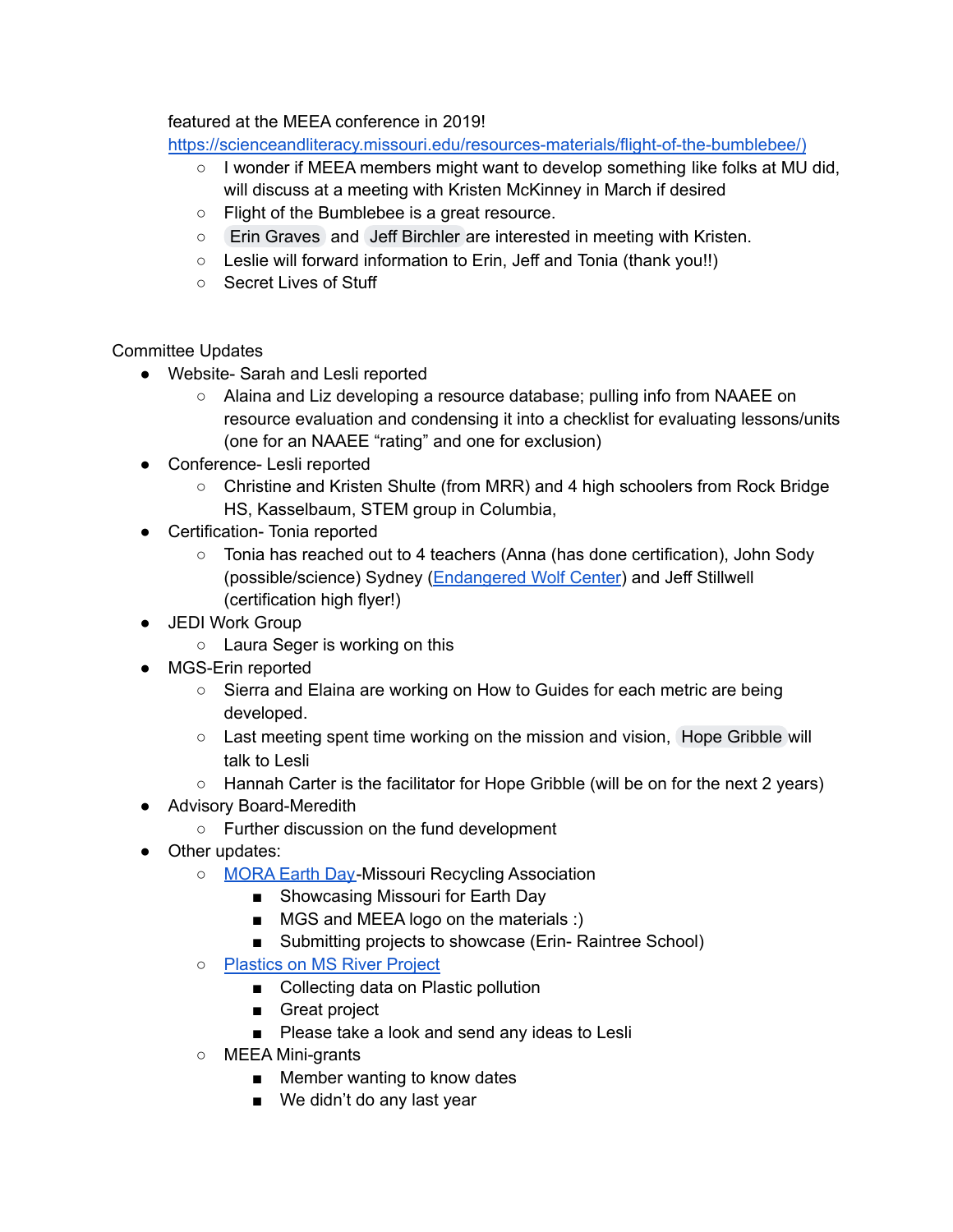- Do we want to do more than one cycle this year?
- Two cycles of three awards? Timing of open and close?
	- Open March, evaluate and fund April
	- Open August, evaluate and fund September
	- Next year perhaps January and August

Proposal to change the mission statement to include social literacy (15 minutes)--Laura

#### *Current version:*

**Vision (the really big picture - what keeps us moving forward)** *An environmentally responsible citizenry in Missouri*

**Mission (the reason for our existence)** *Helping educators inspire Missourians to care about, understand and act for Missouri's environment.*

**Value (what we do that no one else can)** *Connecting people, ideas and resources throughout Missouri*

- There will be a lot of differing ideas to discuss here, we will allow JEDI to discuss
- Attention to verbage, time an space to think through these ideas.

Approve slate of at-large members--Lesli

- Jill Hollowell, Ozark Rivers SWMD and MORA Board Secretary
- Christine Li, MU School of Natural Resources
- Jennifer Schamber, Greenscape Gardens
- Pending KC responses:
	- Mary Guerra, KC Water
	- Crystal Fritz, KCCG

Review bylaw [changes](https://docs.google.com/document/d/1yppsqlPYdegbENqsS3I0j7KOpNgalIhtxMPjvN1Q9zw/edit?usp=sharing) and Board [Handbook-](https://docs.google.com/document/d/1uHamtFp_eBZVAj7BruMIlYYL7Qfob19eZsWTSEkaVBA/edit?usp=sharing)-Lesli/Laura/Tonia

- $\bullet$  Lesli wants to split up the document so it isn't so overwhelming (aka 25 pg. doc)
- Replaced Roberts rules with dynamic governance
- Highlighted in yellow is new stuff- strikethrough is old
- Changes to Officers & Executive Board of (Article 2 and Article 3) bylaws were accepted
- Meredith thinks it's a good idea to take the membership changes to the advisory board with some suggestions and thoughts
- Minutes- permanent storage-is thumbdrive ok? :)
- Changes to policies and procedures are accepted
	- Meredith moves to approve the changes
		- Erin seconds the motion
		- $\circ$  All in favor

Dynamic Governance training--Laura

- Lesli will send out information via email.
- Hannah H. is interested in doing a training for us.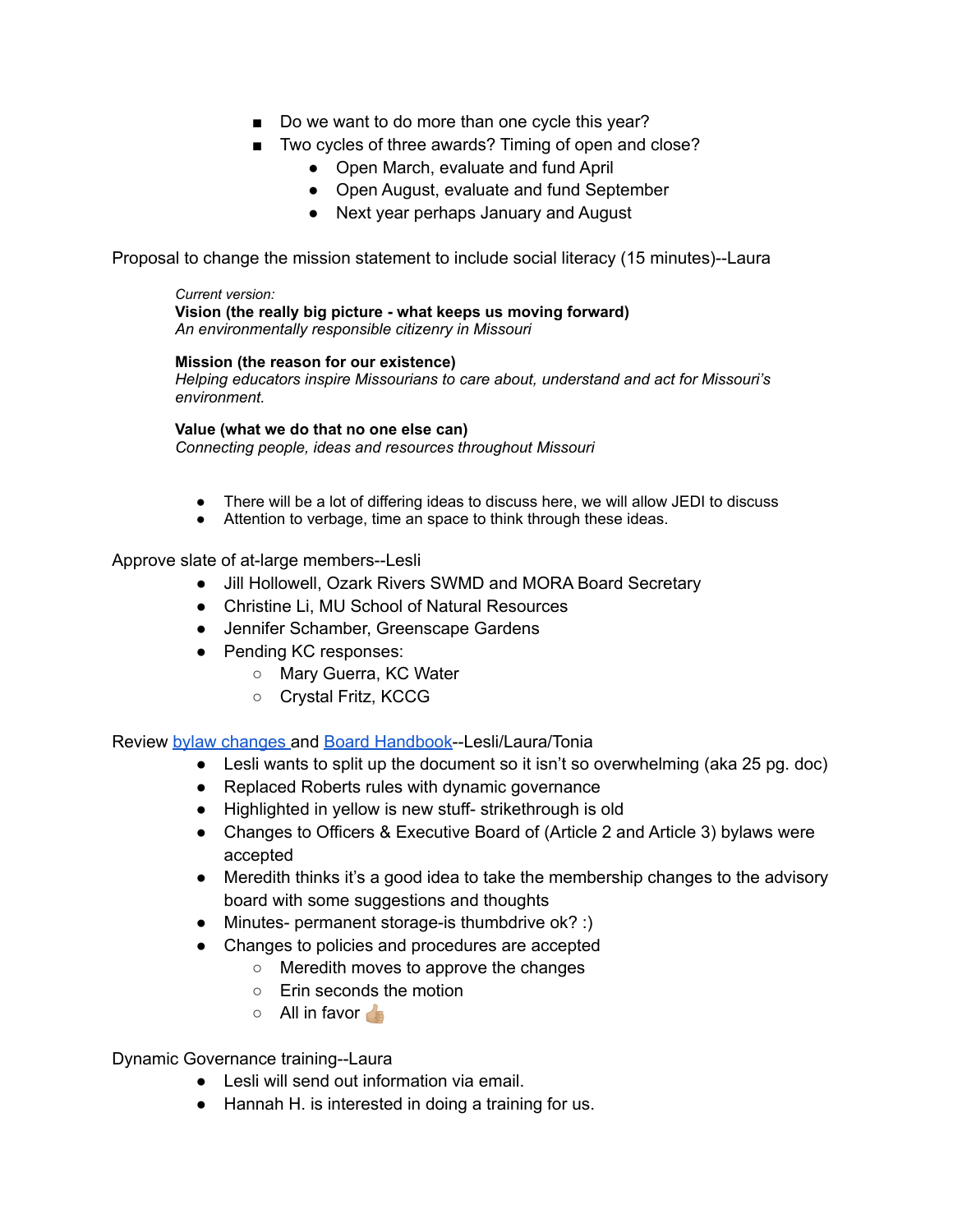Onboarding--Lesli

- Timeline (for new people, for returning members)
- Current board members setting up a brief 1:1? (15 minute calls with each returning board member in March)--share what each board member does professionally and how they contribute to MEEA
- Add some visuals, Lesli has a great start. This will help people visually see what MEEA is.



- Task Bar  $\land$  <sup>2</sup>
- If you have comments, send an email to Tonia and Lesli
- New board member onboarding
	- Current board members reach out via phone call or zoom meeting- one on one
		- Say hello, introduce ourself,
		- Set up on our own time
	- Tonia will send out email reminders

Board engagement in Monthly events--Lesli

**PLEASE share the materials with your networks. Lesli is working hard to develop great opportunities for our membership and we need to get the good word out!**

- Share the sponsorship materials
	- Digital share: [https://drive.google.com/file/d/13Z672KAPF70gal0elv52PhmZFkL0T-P9/view?us](https://drive.google.com/file/d/13Z672KAPF70gal0elv52PhmZFkL0T-P9/view?usp=sharing) [p=sharing](https://drive.google.com/file/d/13Z672KAPF70gal0elv52PhmZFkL0T-P9/view?usp=sharing)
	- Printable brochure: [https://drive.google.com/file/d/1Y4C1cqJyl\\_1s\\_HXiFR9n5jSrkfSQpRSj/view?usp](https://drive.google.com/file/d/1Y4C1cqJyl_1s_HXiFR9n5jSrkfSQpRSj/view?usp=sharing) [=sharing](https://drive.google.com/file/d/1Y4C1cqJyl_1s_HXiFR9n5jSrkfSQpRSj/view?usp=sharing)